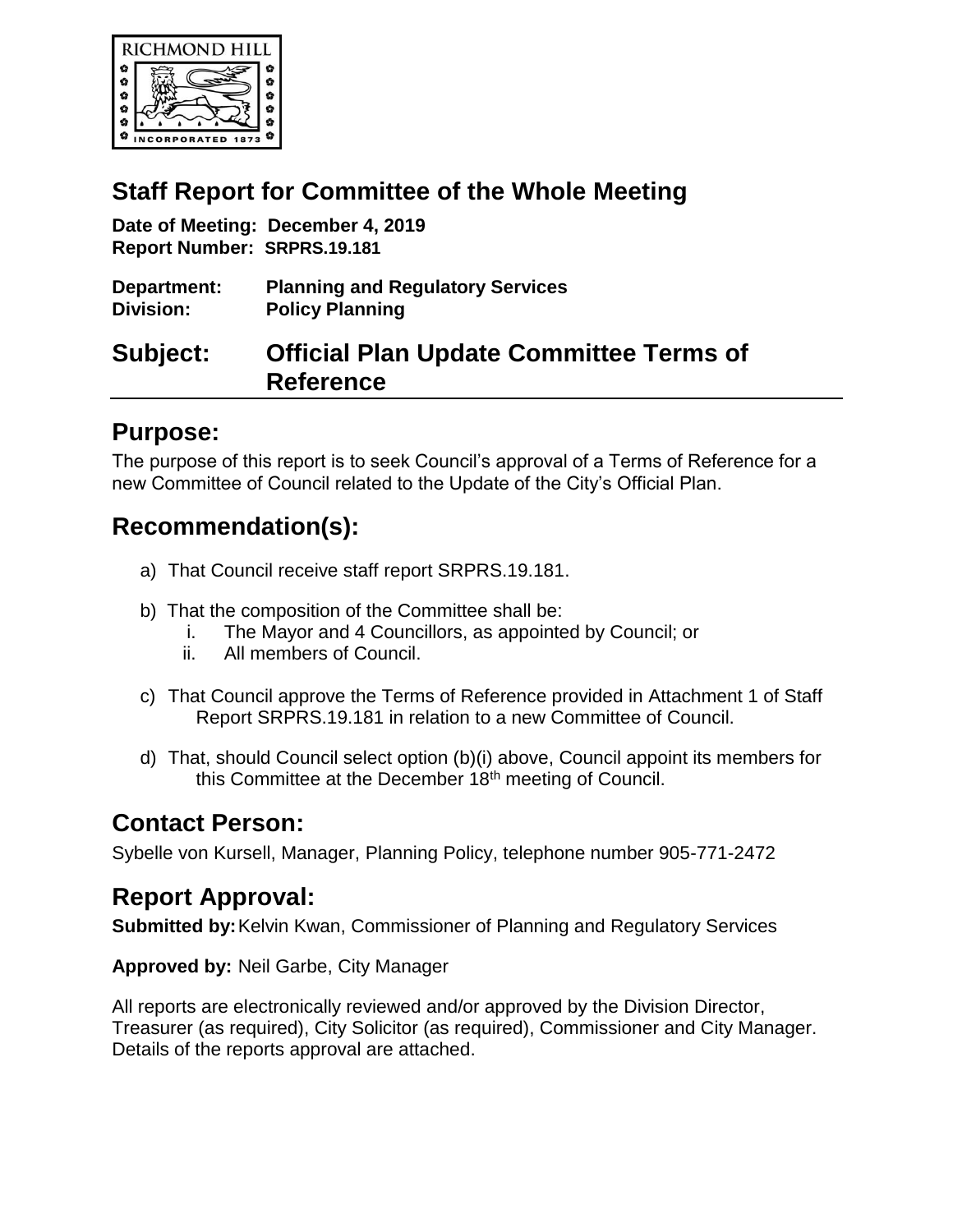# **Background:**

At the November 20, 2019 meeting of Council, Council approved all recommendations provided in staff report SRPRS.19.053 in support of the City initiating the process to update its Official Plan. Staff noted a number of immediate actions that need to be undertaken in order to complete the update of the Official Plan in a comprehensive and collaborative manner. One of these actions is:

1. **Establish a Council Task Force** to permit staff-Council discussions regarding the progress and strategic directions of the Official Plan update. Within a Task Force forum, staff and Council are able to have dedicated time set aside for the Official Plan update. Additionally, this forum lends itself well for discussion between staff and council to collaborate with and seek clarification from each other.

In order to establish a committee of Council, the City's Procedural by-law requires that a terms of reference be prepared and that Council appoint members to the committee. On that basis, staff have drafted a terms of reference for Council's consideration and approval (see Attachment 1). As noted in the Terms of Reference, the purpose of the Committee shall be to advise on the update of the Official Plan and related projects, provide guidance to staff, and make recommendations to Council on matters relating to the update of the Official Plan for the City of Richmond Hill. The Terms of Reference also outlines the mandate of the committee and specific tasks expected of members of the committee. Furthermore, it clarifies that all Committee meetings are open to the public who will be able to make deputations.

# **Financial/Staffing/Other Implications:**

There are no financial or staffing implications.

# **Relationship to the Strategic Plan:**

Establishing a committee of Council specifically speaks to the City's mandate of having Council and staff to work together for our community. Having a committee of Council where there is a greater opportunity for staff and Council to have dedicated time to discuss the Official Plan update supports Goal 1 of the Strategic Plan "Stronger Connections in Richmond Hill." Through open dialogue, staff and Council will be able to gain a shared understanding of issues, opportunities, vulnerabilities and barriers facing people who live and work in Richmond Hill, and consider how changes in the Official Plan can address those matters.

# **Attachments:**

The following attached documents may include scanned images of appendixes, maps and photographs. If you require an alternative format please call the contact person listed in this document.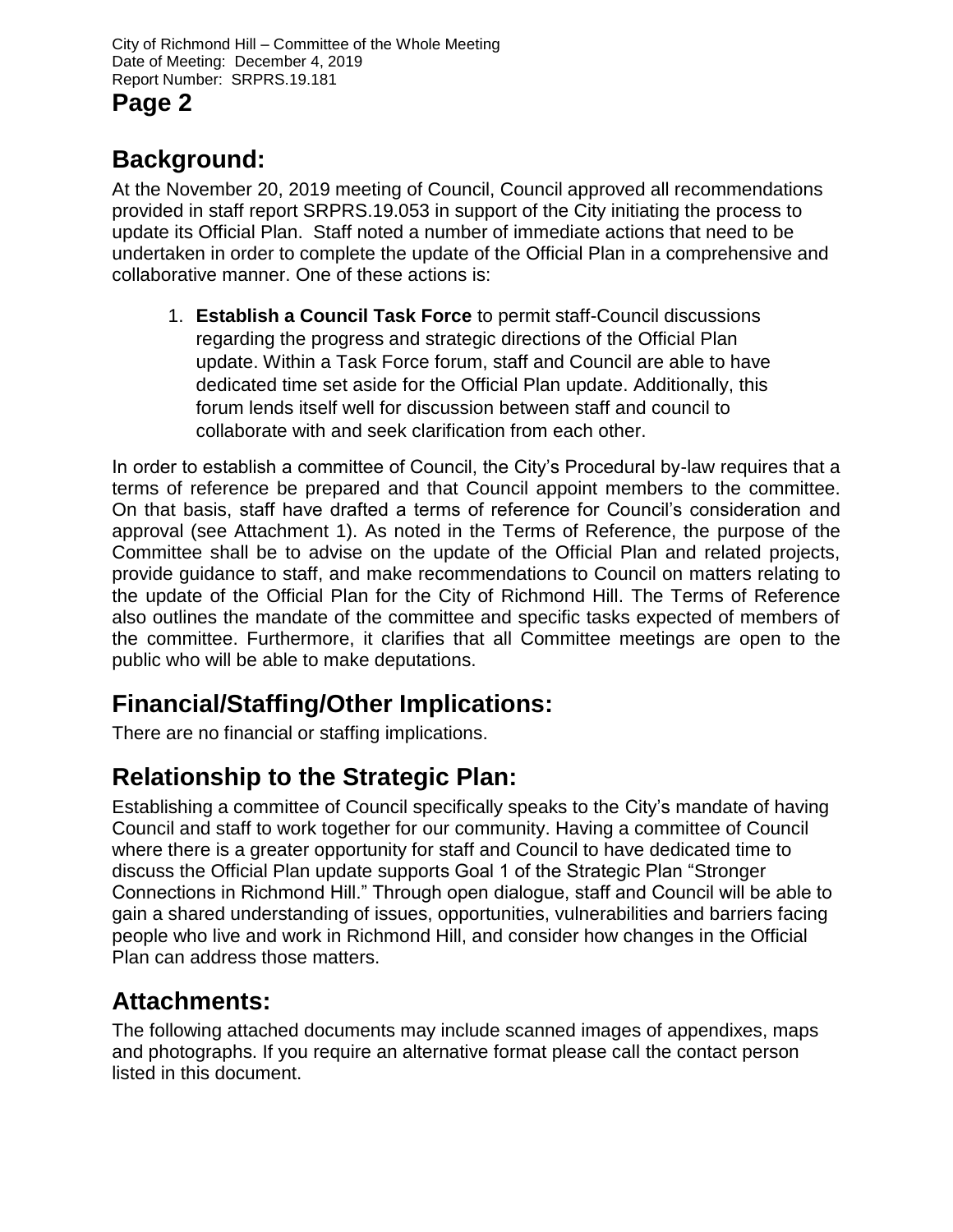City of Richmond Hill – Committee of the Whole Meeting Date of Meeting: December 4, 2019 Report Number: SRPRS.19.181

# **Page 3**

Attachment 1: Official Plan Update Committee Terms of Reference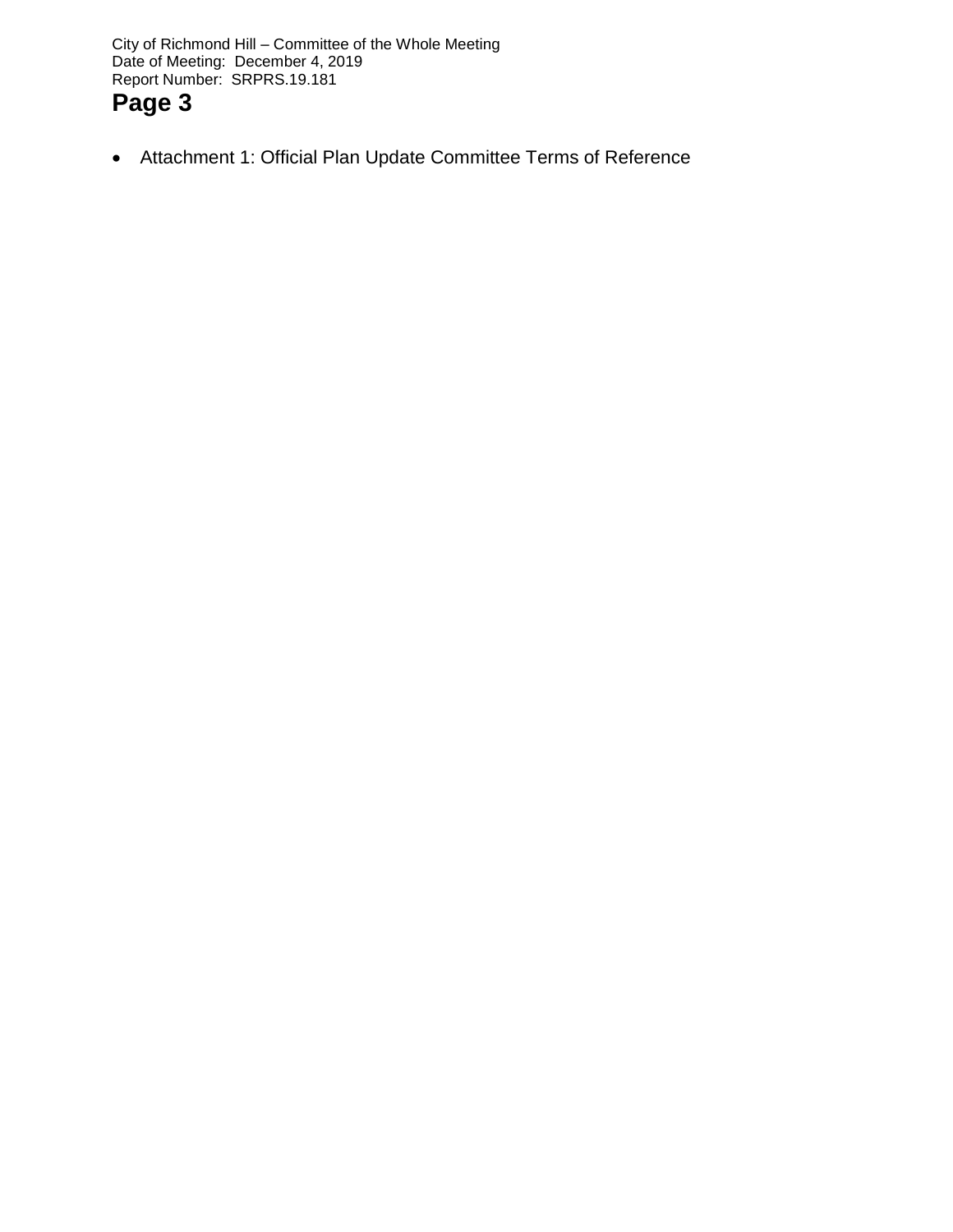## **Report Approval Details**

| Document Title:                | SRPRS.19.181 Offical Plan Update Committee Terms of<br>Reference.docx |
|--------------------------------|-----------------------------------------------------------------------|
| Attachments:                   | - SRPRS.19.181_Attachment1_OPUC_Terms of Reference.docx               |
| <b>Final Approval</b><br>Date: | Nov 25, 2019                                                          |

This report and all of its attachments were approved and signed as outlined below:

## **Patrick Lee - Nov 25, 2019 - 2:37 PM**

## **Kelvin Kwan - Nov 25, 2019 - 4:18 PM**

## **Neil Garbe - Nov 25, 2019 - 4:24 PM**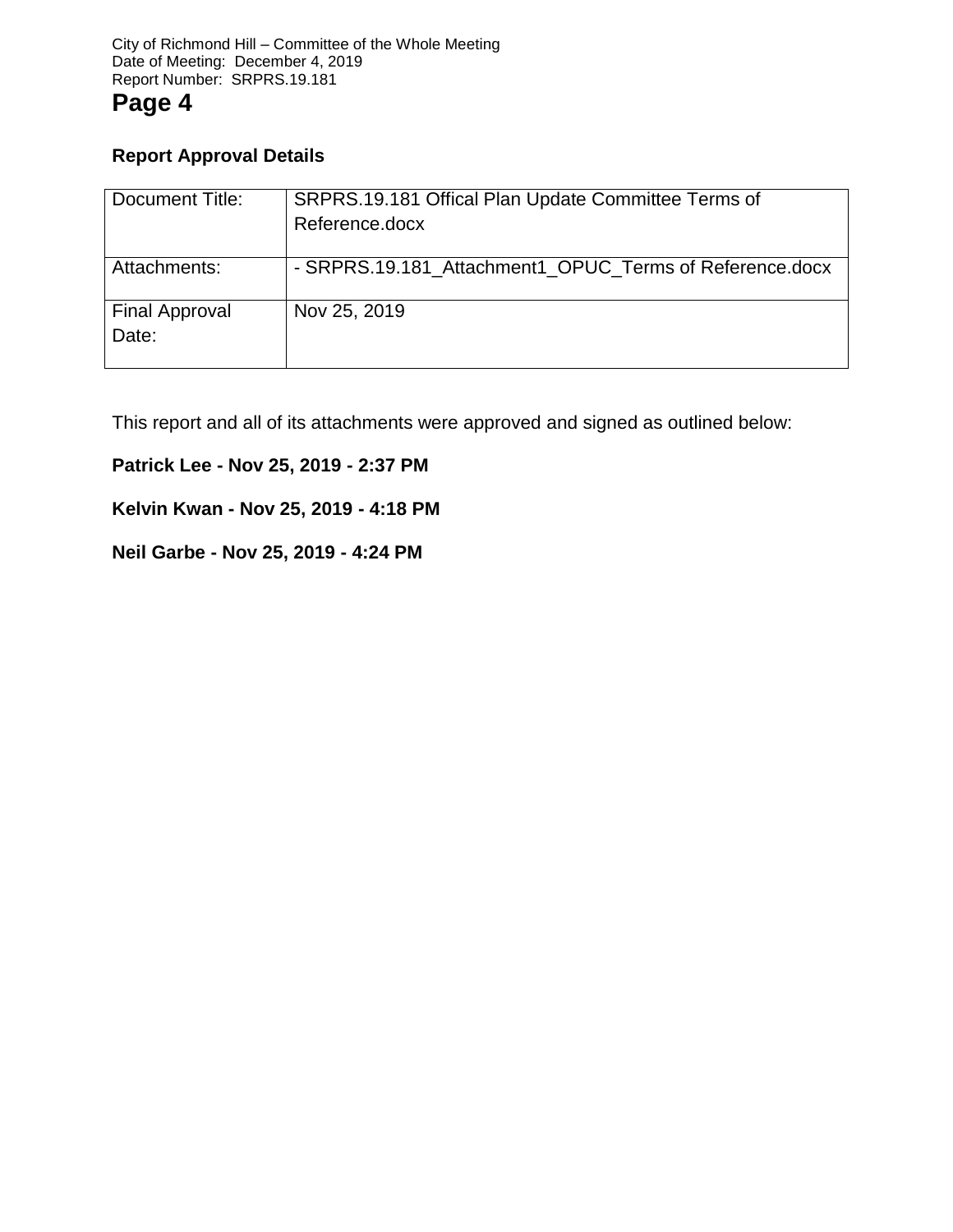### **City of Richmond Hill Official Plan Update Committee Terms of Reference**

### **Name**

This committee shall be known as the Official Plan Update Committee ("Committee")

## **Purpose**

The purpose of the Committee shall be to advise on the update of the Official Plan and related projects, provide guidance to staff (in accordance with the mandate noted below), and make recommendations to Council on matters relating to the update of the Official Plan for the City of Richmond Hill (the "City").

## **Mandate**

The mandate of the Committee is to provide advice and guidance to staff and Council with respect to the following matters:

- 1. The framing of the Official Plan vision for the City, that :
	- a. recognizes the whole community including its role within both the broader Region and the Greater Toronto Area;
	- b. reflects the community values established in the City's Strategic Plan and heard through public consultation;
	- c. addresses emerging issues and trends in a manner that supports innovation and provides for long term sustainable development.
- 2. The on-going identification and prioritization of issues and context as the Official Plan Update and related projects are underway, and provide advice and guidance in the development of policy to address the foregoing, accordingly.

### **Tasks**

In order to execute the Committee's mandate, Committee members are responsible for following tasks:

- 1. Advise on the Official Plan Update project;
- 2. Attending all Committee meetings and reviewing provided materials in advance of the meeting;
- 3. Attending, where possible, Public Meetings, Open Houses, round tables or other types of community engagement as identified by the Committee;
- 4. Reviewing all summaries of community events;
- 5. Reviewing all background reports related to the Official Plan Update;
- 6. Reviewing drafts of the Official Plan Amendment to update the Official Plan; and,
- 7. Reviewing the progress of and setting priorities for the Official Plan Update.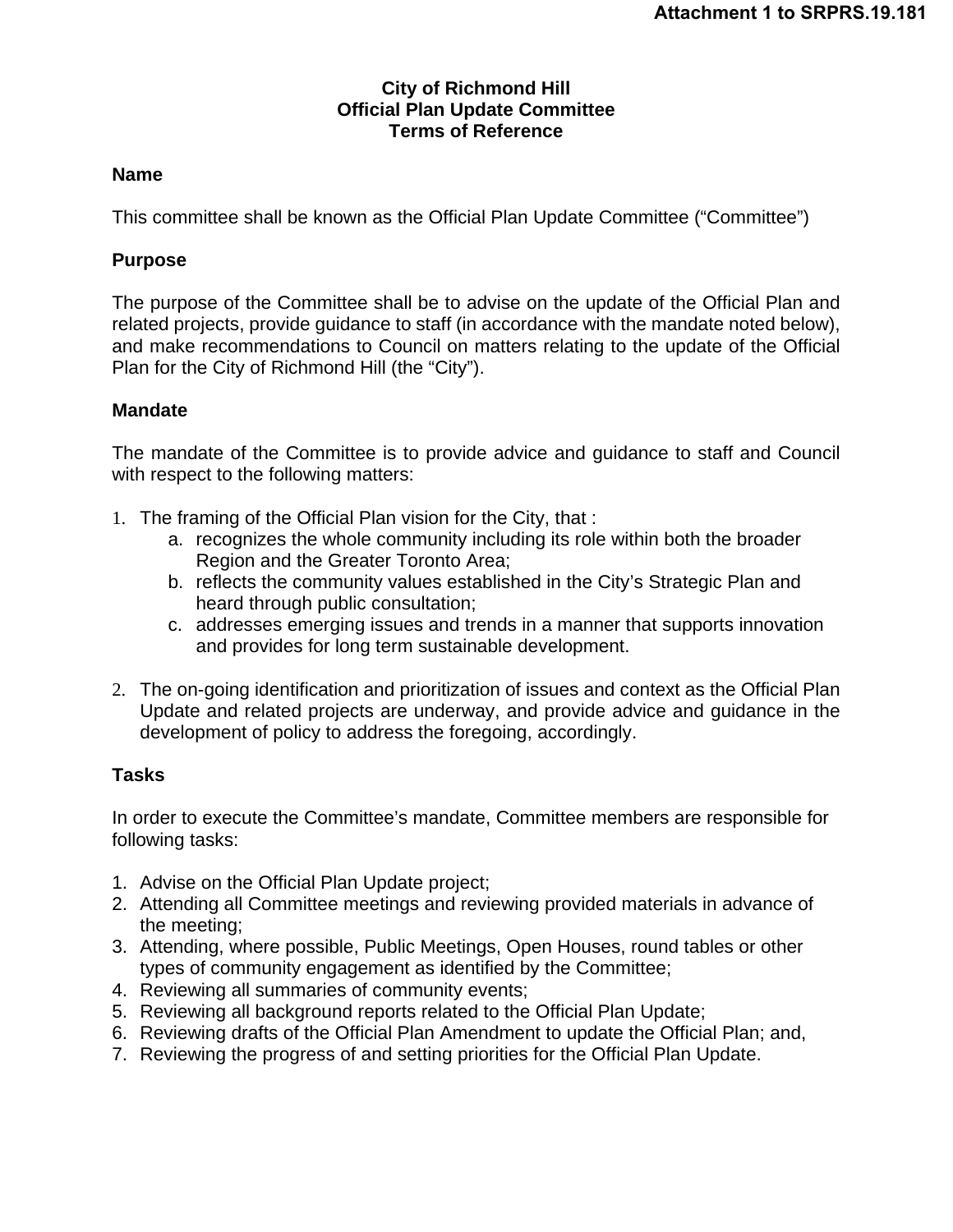## **Delegated Authority**

The Committee is an advisory committee to Council and does not have any delegated authority.

The Committee has no authority to direct staff and any recommendations requiring implementation, reports or staff actions must first be considered by Council before any action by staff may be taken.

### **Committee Composition**

#### *[To be inserted once determined by Council]*

#### **Subcommittees**

The Committee may establish subcommittees, as needed, to consider specific issues. Subcommittees are not required to be approved through Committee of the Whole and Council. Subcommittees are responsible for the preparation of their own agendas and minutes as required and making their own arrangements for meeting locations. Only members of the Committee may be members of any subcommittee.

### **Term of Office**

All members of the Committee will hold office for a term coincident with the term of Council.

### **Lead Department/Reporting Relationship**

The Committee will be supported by the staff in the Planning and Regulatory Services.

#### **Administration of the Committee**

The Committee will elect a Chairperson and Vice-Chairperson at its first meeting. The Committee may appoint any other officers as it deems necessary.

Members of the Committee will serve without remuneration other than reimbursement of expenses approved by the Committee and incurred in the performance of their duties.

Save and except as set out in these Terms of Reference, the rules of procedure for Special Committees as set out in the Procedure By-law #74-12, as amended, shall apply to the Committee. In the case of any conflict between these Terms of Reference and such rules of procedure, the Terms of Reference shall take precedence.

### **Quorum/Meeting Prerequisites**

Quorum shall be a majority of the members of the Committee.